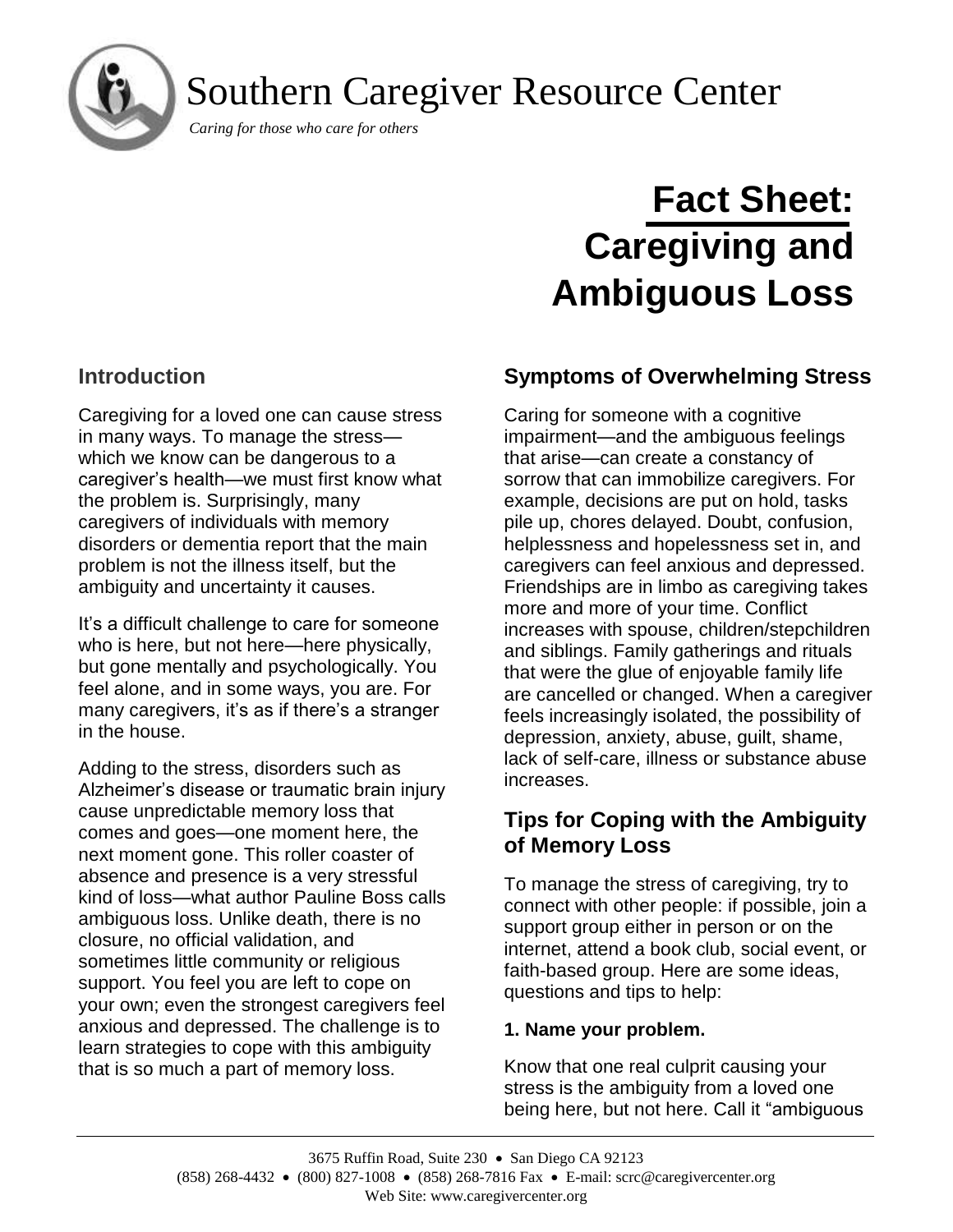loss.*"* It is neither your fault nor the patient's. It is caused by an illness.

## **2. Practice "both/and" thinking.**

It helps to think "both/and" rather than in the extremes of "either/or." Instead of thinking the care recipient has to be either here or gone, think of him or her as both here and gone. This means balancing two different ideas at the same time—present, and also absent. Both/and thinking is less stressful than continuing to search for an absolutely perfect solution.

Here are some examples:

- "I am both a caregiver and a person with my own needs."
- "I take care of both him and myself."
- "I both wish it was over and that my loved one could keep on living."
- "I am both sad at my loved one's illness – and joyful with my new grandchild."
- "I am both sad about my lost hopes and dreams – and happy about some new plans and goals."

Now add your own examples. "Both/and" thinking may come faster if you practice with another person.

#### **3. Know your "family" and community information and support systems.**

You need predictability (not ambiguity) about whom you can talk to and count on for help. Have some other people become "like family" to you? Does your community offer help and social support? Spiritual support? Recreation and respite? Information support? Talk with your Caregiver Resource Center about what help is available to you. Check the web—a quick online search for "caregiver" offers a wealth of information

and online communities. If your biological family offers no help, perhaps you can create a "psychological family" that will be there for you when you need help. Talk about how to divide up the work among a "care team." Make a written plan to know who will do what and when. Who will come once a week so that you can take some time off to do as you wish? Who will come for a week twice a year so that you can take a vacation from caregiving? Several websites can help you establish your caregiving community (see Resources list below).

#### **4. Continue – but revise – family holidays, celebrations and rituals.**

Do not cancel, but rather, simplify the gatherings with the people you care about to celebrate birthdays, holidays, and religious events and rituals. Families, friends, and communities connect to celebrate life's transitions. Human connection can help lower your stress in times of sadness. It can help you and a person with dementia feel the spirit of life around you. This is essential to staying strong when the person you care for is not able to connect fully with you. Think and talk about this: what family rituals did you celebrate as a couple or family before the memory loss? Now? How can you simplify your family rituals and celebrations to fit the circumstances now? Young people can be especially helpful in answering these questions, because of their strong imaginations and new perspectives.

## **5. Revise family roles.**

To manage the stress of caring for someone with severe memory loss, alterations are needed in what you and other family members previously did. There are changes in family roles as a result of the memory loss. What tasks are you now responsible for? What tasks have you lost? How do you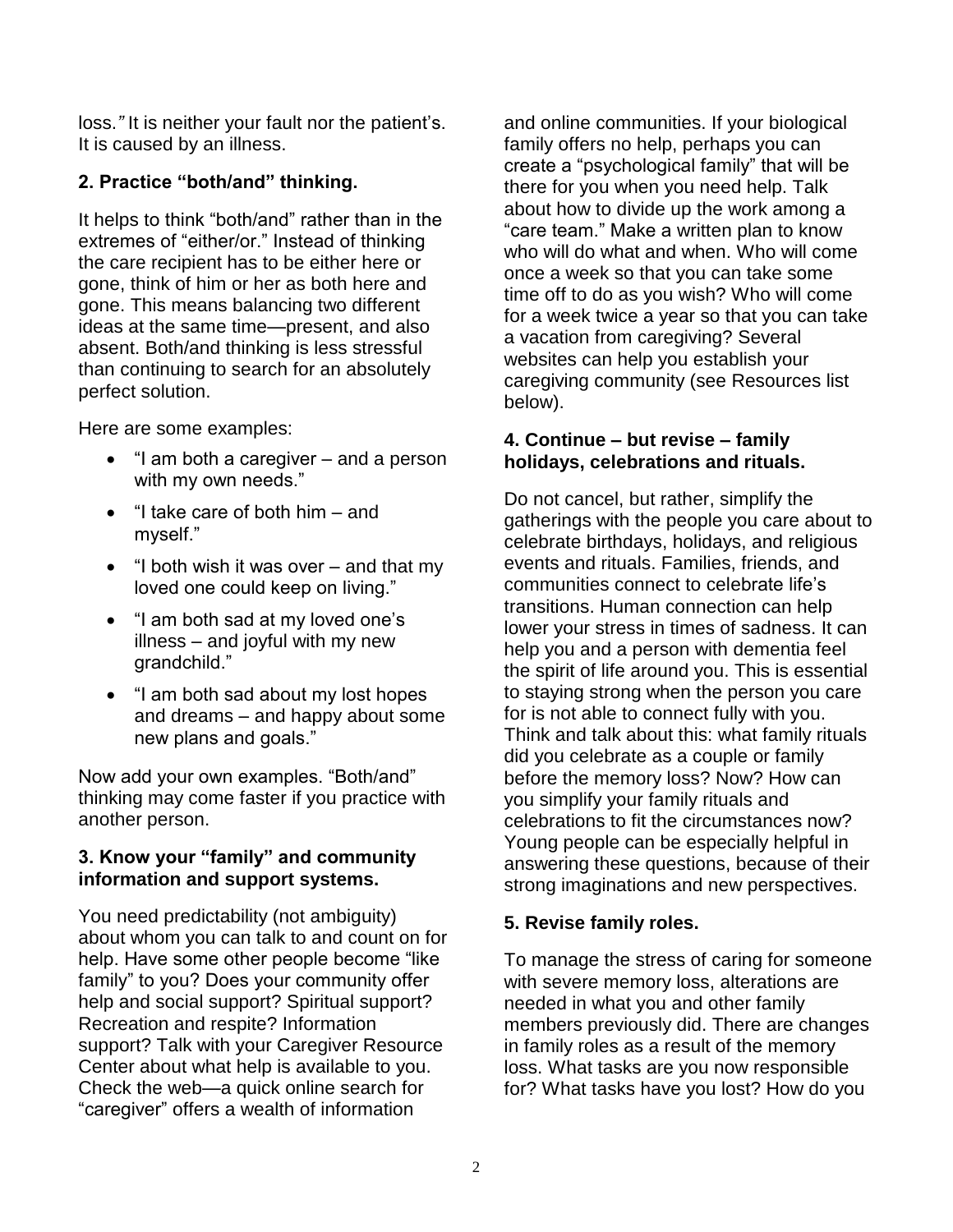manage these changes? What would help? Is there agreement in the family about who should do the caregiving? Are you resilient enough to change or do you feel you have to do it all as before? Talk about who plays what roles in the family.

Finally, based on roles, think about how you see yourself now. You might ask: Is it right for me to take time off to go out with friends when my spouse is suffering from Alzheimer's disease? Do I still feel like a son or daughter or more like a parent to my parent? If my spouse has memory loss, do I still feel married? How should I act?

#### **6. Be aware of family rules.**

Who is allowed to do what in your family? Is there a team approach or are you expected to do all the work alone? Become aware of your family's rules and question them. They can change. Do your family's rules about race, religion, class, age, or gender get talked about? For example, is there an unspoken rule in your family that only females can be caregivers? Are certain people excused from helping? Why are they excused? There may need to be a new family rule about "teamwork" so that caregiving does not fall to one person alone. Include children and teenagers in the circle of information about the illness, its effects, its unclear prognosis, and your need for help and teamwork.

#### **7. Understand that anger and guilt are normal, but avoid harmful actions.**

While mixed emotions are an understandable outcome of memory loss, the negative feelings can come out as anger or, worse yet, abuse—and that is not acceptable. Talk with someone—a professional or another caregiver—about your negative feelings to prevent acting out your anger. Remember, feeling angry about the ambiguity in memory loss is normal, but

acting out that anger against the patient or yourself is not.

#### **8. It seems contradictory, but imagine something new to hope for.**

To stay healthy, everyone needs hope. When your loved one is ill, and you are tied to caregiving, you must discover new hope. It helps to talk about this with other people and again, with young people. They might help you imagine new dreams for your future—new connections, new hobbies, new travel plans, new skills, and new relationships.

Given the stress from caregiving and the ambiguity of memory loss, what can you plan for the future that is clear and certain? How about an outing, a firm date for dinner with a friend, a hobby that has clear outcomes, or3 a TV program that you clearly enjoy? New hopes and dreams will emerge when you can balance the ambiguity with some activities that have clear outcomes, no matter how small.

#### **9. Check on your own health.**

Seek professional help if you:

- Feel depressed, physically sick or hopeless.
- Feel like hurting yourself or hurting or yelling at the person you care for.
- Depend too heavily on alcohol or recreational drugs.
- Fight with your spouse, children, stepchildren, or other family members and friends.
- No longer take care of yourself.

When you are a caregiver for someone with memory loss, the stress of ambiguity adds to the usual pressures of caregiving. You have a duty and a right to take care of yourself.